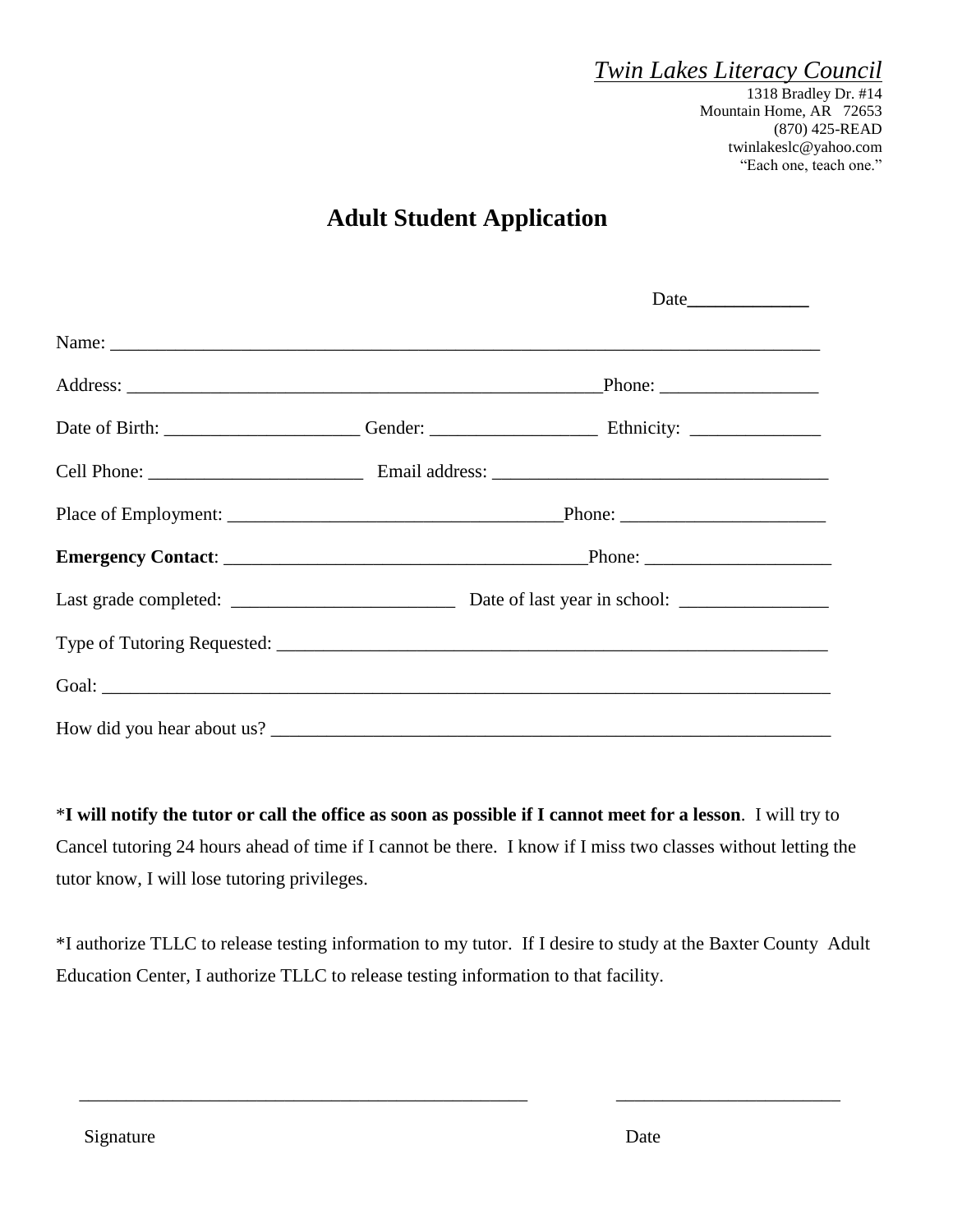## **Photo Release Form**

#### **Please check one statement:**

I give Twin Lakes Literacy Council the right to use pictures of me for publicity purposes



### **Student Handbook Policy**

 $\Box$  I have received a copy of the student handbook.

 $\overline{\phantom{a}}$  ,  $\overline{\phantom{a}}$  ,  $\overline{\phantom{a}}$  ,  $\overline{\phantom{a}}$  ,  $\overline{\phantom{a}}$  ,  $\overline{\phantom{a}}$  ,  $\overline{\phantom{a}}$  ,  $\overline{\phantom{a}}$  ,  $\overline{\phantom{a}}$  ,  $\overline{\phantom{a}}$  ,  $\overline{\phantom{a}}$  ,  $\overline{\phantom{a}}$  ,  $\overline{\phantom{a}}$  ,  $\overline{\phantom{a}}$  ,  $\overline{\phantom{a}}$  ,  $\overline{\phantom{a}}$ 

 $\frac{1}{\sqrt{2}}$  ,  $\frac{1}{\sqrt{2}}$  ,  $\frac{1}{\sqrt{2}}$  ,  $\frac{1}{\sqrt{2}}$  ,  $\frac{1}{\sqrt{2}}$  ,  $\frac{1}{\sqrt{2}}$  ,  $\frac{1}{\sqrt{2}}$  ,  $\frac{1}{\sqrt{2}}$  ,  $\frac{1}{\sqrt{2}}$  ,  $\frac{1}{\sqrt{2}}$  ,  $\frac{1}{\sqrt{2}}$  ,  $\frac{1}{\sqrt{2}}$  ,  $\frac{1}{\sqrt{2}}$  ,  $\frac{1}{\sqrt{2}}$  ,  $\frac{1}{\sqrt{2}}$ 

Signature

Date